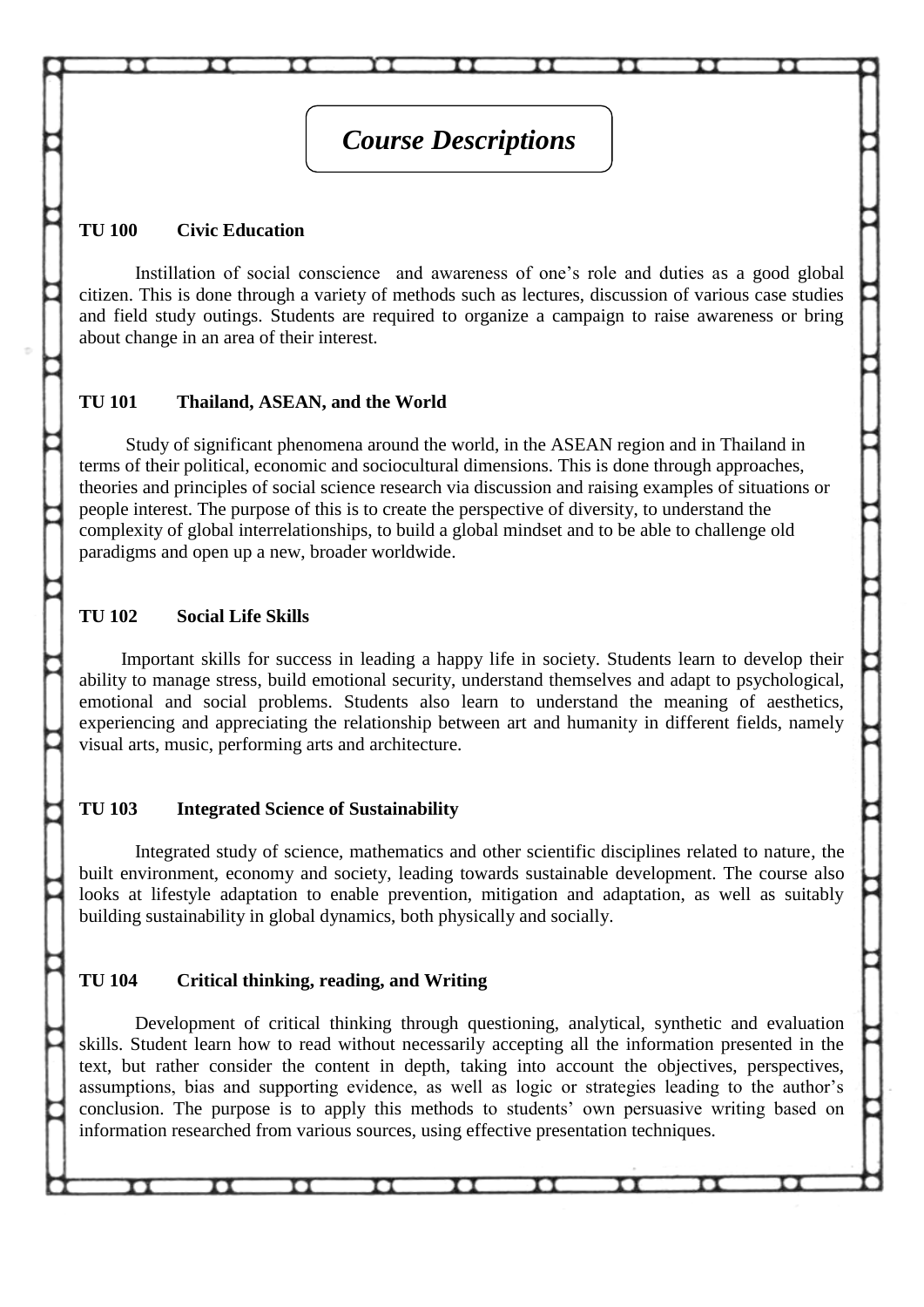## **TU 105 Communication Skills in English**

Development of English listening, speaking, reading and writing skills, focusing on the ability to hold a conversation in exchanging opinions, as well as reading comprehension of academic texts from various disciplines related to students' field of study.

# **TU 106 Creativity and Communication**

Creative thought processes, with critical thinking as an important part, as well as communication of these thoughts that lead to suitable results in social, cultural and environmental contexts, at personal, organizational and social levels.

## **TU 113 Fundamentals of Philosophy and Religions**

To equip learners with the vital philosophical and religious concepts, which have influenced attitudes, morality, and ways of life. To train learners to think analytically and critically towards certain phenomena in order that they can apply their knowledge and understanding to their own social situations.

### **TU 116 Man and Arts : Visual Art, Music and Performing Arts**

This course is a study of the art in relation to its function and the development of people, society and environment by focusing on various creative works, such as visual arts, music and performing arts, depicting the culture and perception of mankind. The course also aims to instill learners with real awareness of art values through personal experience, and also the appreciation of the aesthetic values of creative works. An emphasis is places upon the influence of art on Thai values and the Thai way of life.

### **TU 117 Development of the Modern World**

To Study the development of world societies since 1500 A.D. to the present. An emphasis is placed upon the relationship of economy, political system, administration, society, culture, science and technology, leading to modern world changes.

### **TU 121 Man and Society**

To study general characteristics of human societies, elements of social structures and procedures, social changes and evolution resulting from such factors as environment, and technology, etc. To analyze various kind of societies to find out the relationship among elements within each society, and the relationship between society and environment. To strengthen ethics and awareness on social responsibilities both in national and internationals levels.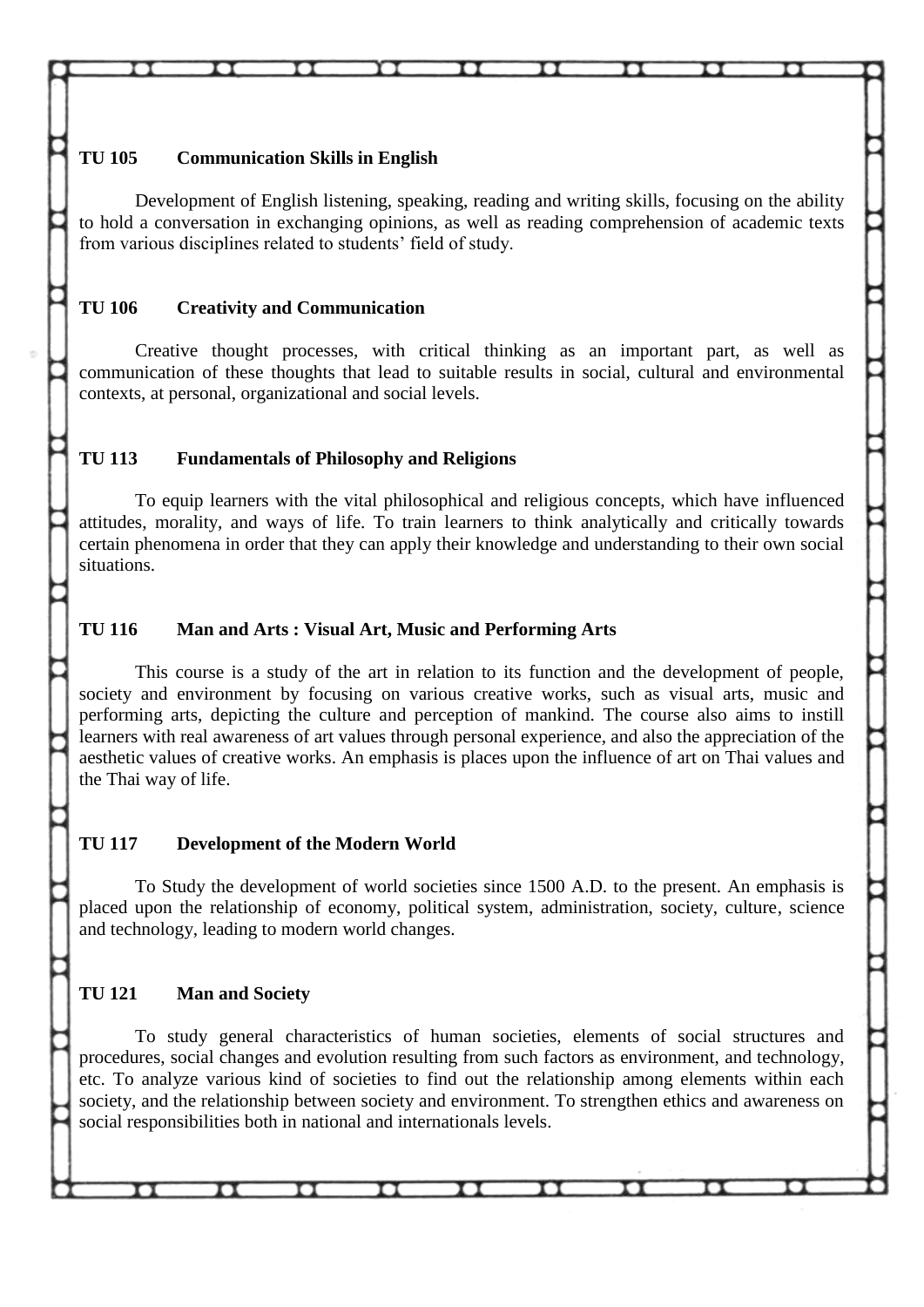# **TU 122 Law in Everyday Life**

To study general aspects of law as correct patterns of human conduct in society. To equip learners with basic principle of public law (rules of law), and its values which are associates with citizens' moral core. To provide basic knowledge in public law and private law, involving the issues of rights and duties, dispute settlement, Thai Justice procedures, the usage and interpretation of law principles, with an emphasis on case studies in our daily lives.

# **TU 143 Man and Environment**

To study the relationship between people and the environment by focusing on the coexistence of living things in a way that it creates balance, enhances optimal use, and help to promote effective and long-lasting environmental management. To discuss of the impacts of scientific and technological development on the environment, society, and economy as well as the importance of the environment in the present and future are for Mankind.

# **TU 399 Professional Internship**

Students will learn about and practice professional work in an organization approved by the faculty under the supervision of the advisory committee. There will be clear stipulation of the internship duties and responsibilities, duration and appraisal criteria. The focus will be on learning via application of knowledge and skills gained during the programme to a real professional situation in preparation for entry into the world of work after graduation.

# **BS 200 Academic Reading and Writing**

An introduction to academic reading and writing with an emphasis on paragraph, essay and report writing.

# **BS 210 Public Speaking**

Practice of argumentative and persuasive public speaking proficiencies in both academic and professional setting with particular emphasis on the use of tone and narrative techniques in various mini-presentations.

# **BS 211 Research Writing Skills**

Prerequisite: BS 200

An introduction to the various writing skills needed to do research, including the information of research hypotheses, use of primary and secondary sources, documentation and organization of materials, citation and referencing, as well as ethical aspects.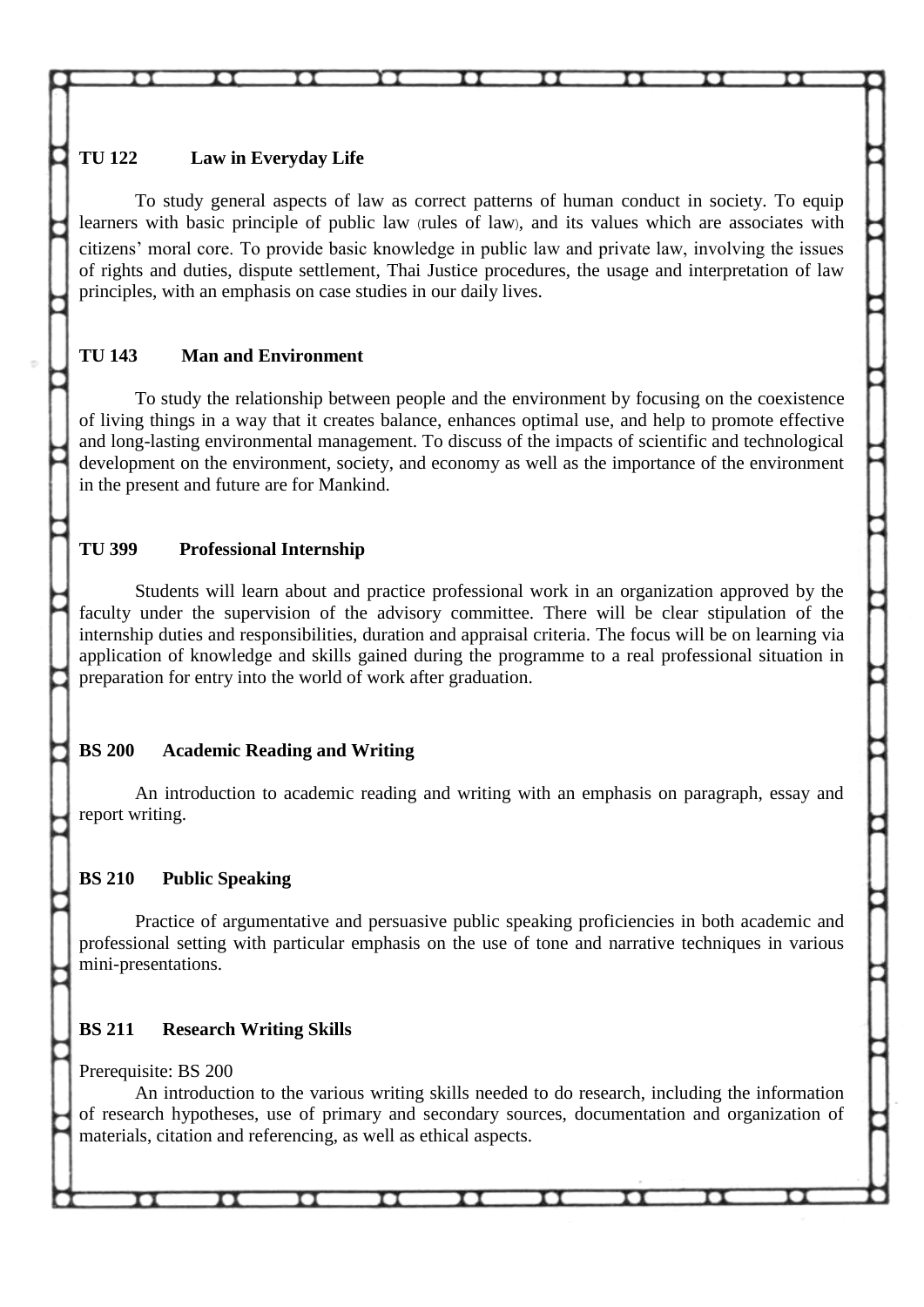# **BS 303 Advanced Academic Reading and Writing**

## Prerequisite: BS 200

An advanced academic reading and writing course that provides integrated language practice and research skills.

# **BS 490 Seminar in British and American Studies**

Prerequisite: with permission from instructor Special topics of interest in British and American Studies.

# **BS 220 Introduction to English Linguistics**

A study of significant features of the English language through methods of linguistic analysis; the relationship between linguistics and other disciplines.

# **BS 221 English in a Global Context**

Prerequisite: BS 220

A comparative study of World Englishes with a focus on phonological, lexical and syntactic levels and an examination of the emerging roles and status of English as a global language.

# **BS 230 Introduction to British Literature**

A study of British literature in its historical and cultural contexts from the late sixteenth century to the present.

# **BS 231 Introduction to American Literature**

A Study of mainstream and ethnic minority American literature in its historical and cultural contexts, from the colonial period to the present.

# **BS 330 British and American Masterpieces**

Prerequisite: BS 230 or BS 231

The study of selected masterpieces of British and American literature.

# **BS 440 Imperialism in British and American History and Literature**

Prerequisite: BS 230 or BS 231

π

п

An interdisciplinary course that examines the concepts of expansion, empire and frontier in British and American history and literature. The course will focus on how these concepts are constructed through imperial discourses, their practices and impact on the cultural life of both Britain and America.

тт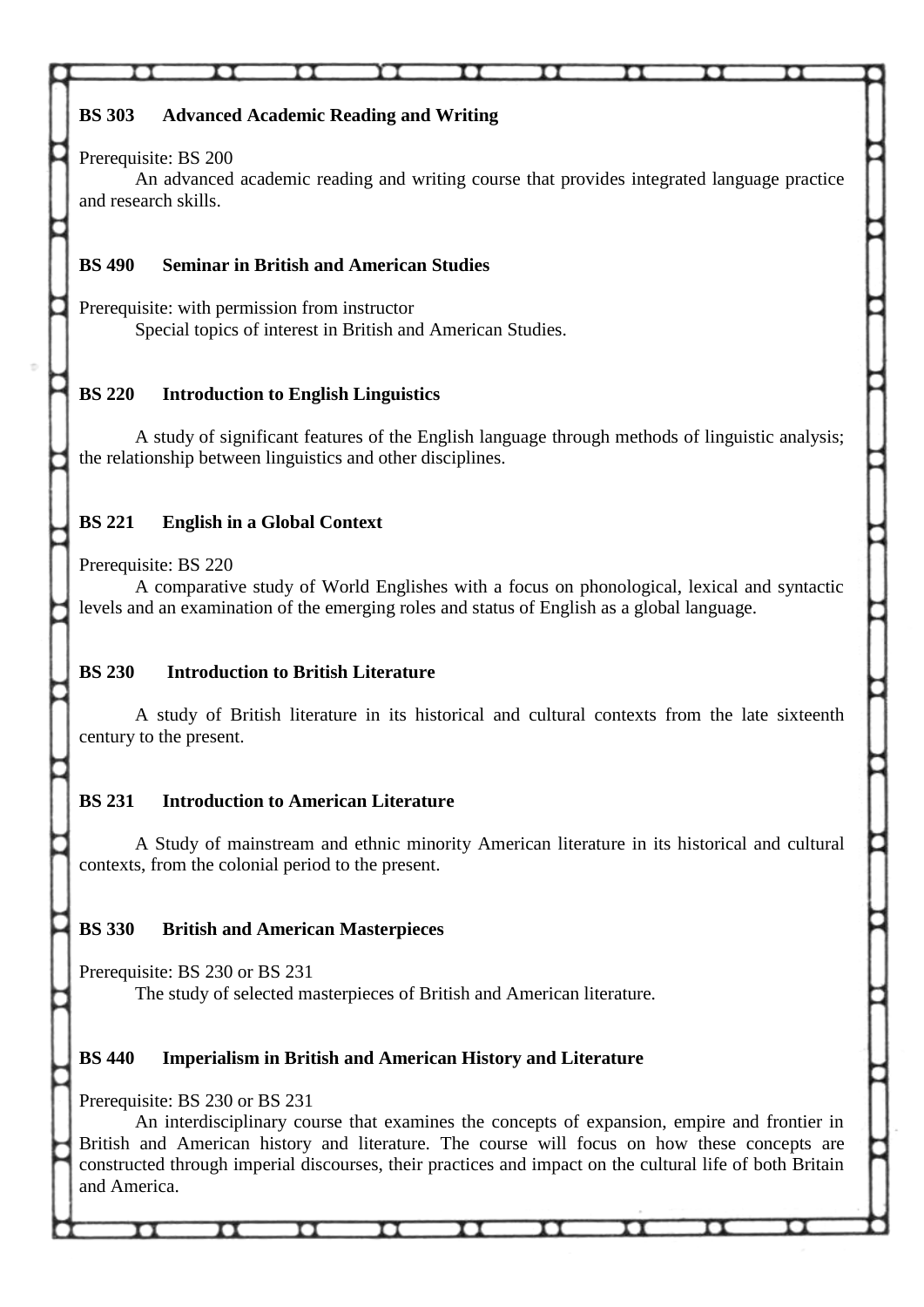# **BS 250 Britain from the Early Modern Age to the 19th Century**

An introduction to British history, politics, economy, society and culture from the seventeenth century to the late nineteenth century.

## **BS 251 Britain since the 20th Century**

Prerequisite: BS 250

British history since the  $20<sup>th</sup>$  century to the present. Social, economic and political changes and the position of Britain in the global scene.

# **BS 252 America from 1492 to the 19th Century**

American history beginning with Native American history until the end of the 19<sup>th</sup> century.

# **BS 253 America since the 20th Century**

Prerequisite: BS 252

Major events in the United States since the  $20<sup>th</sup>$  century and their impacts.

### **BS 241 Ethics**

An introduction to moral philosophy, including different ways of reasoning about human rights and our ethical responsibilities to other people.

#### **BS 261 British Government**

The ideology and system of British politics, the role and significance of political institutions and the processes of government and law.

### **BS 262 American Government**

The ideology and system of American politics, the role and significance of political institutions and the processes of government and law.

#### **BS 360 British and American Economy**

The economic systems of Britain and the U.S. from the past to the present. Economic structure, labor relations, external trade relations, economic liberalization, corporate governance and the Anglo-American capitalism model.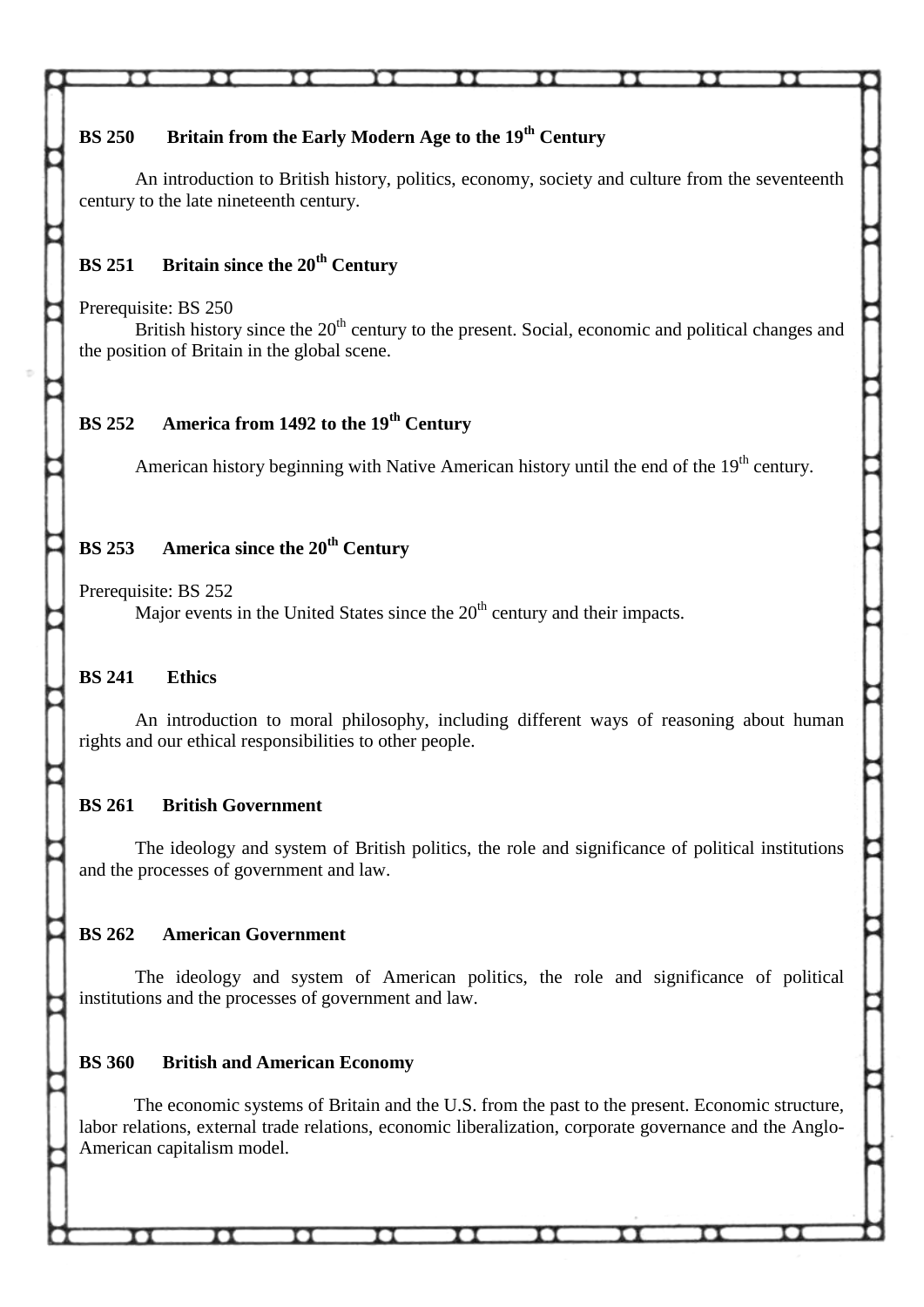# **BS 361 Britain and the United States in Thailand and Southeast Asia**

Foreign policies of Britain and the U.S. from World War II to the present. Their influences on the politics, economy, society and culture of Thailand and Southeast Asia.

# **BS 240 History of Western Art**

An introduction to the history of western art; the unique characteristics of art in different periods; the development of art in the United Kingdom and the United states.

# **BS 320 Cross-Cultural Communication**

The nature and problems of communication at interpersonal and cross-cultural level, focusing on linguistic and cultural differences that cause intercultural communication problems.

# **BS 340 British and American Thought**

The common intellectual heritage of Britain and the United States, the development of their distinct traditions, a study of major intellectual figures in their historical contexts from  $18<sup>th</sup>$  century to the present.

# **BS 224 Language and Society**

Prerequisite: BS 220

A study of social impacts on the use and transformation of language in both monolingual and multilingual societies, from a wide variety of professional environments.

# **BS 244 Introduction to Cultural Studies**

A study of power relationships, ideologies and expectations among group members of society as well as their interpersonal and intercultural communications.

# **BS 334 Modern Literature**

The study of poetry and prose in British and American literature in the first half of the  $20<sup>th</sup>$ century, historical background of the century, modernity and modernism, and the social influence of writers and poets.

# **BS 304 Creative Writing Skills**

Prerequisite: BS 200

Fundamental principles of writing fiction, documentary, memoir autobiography etc.

тт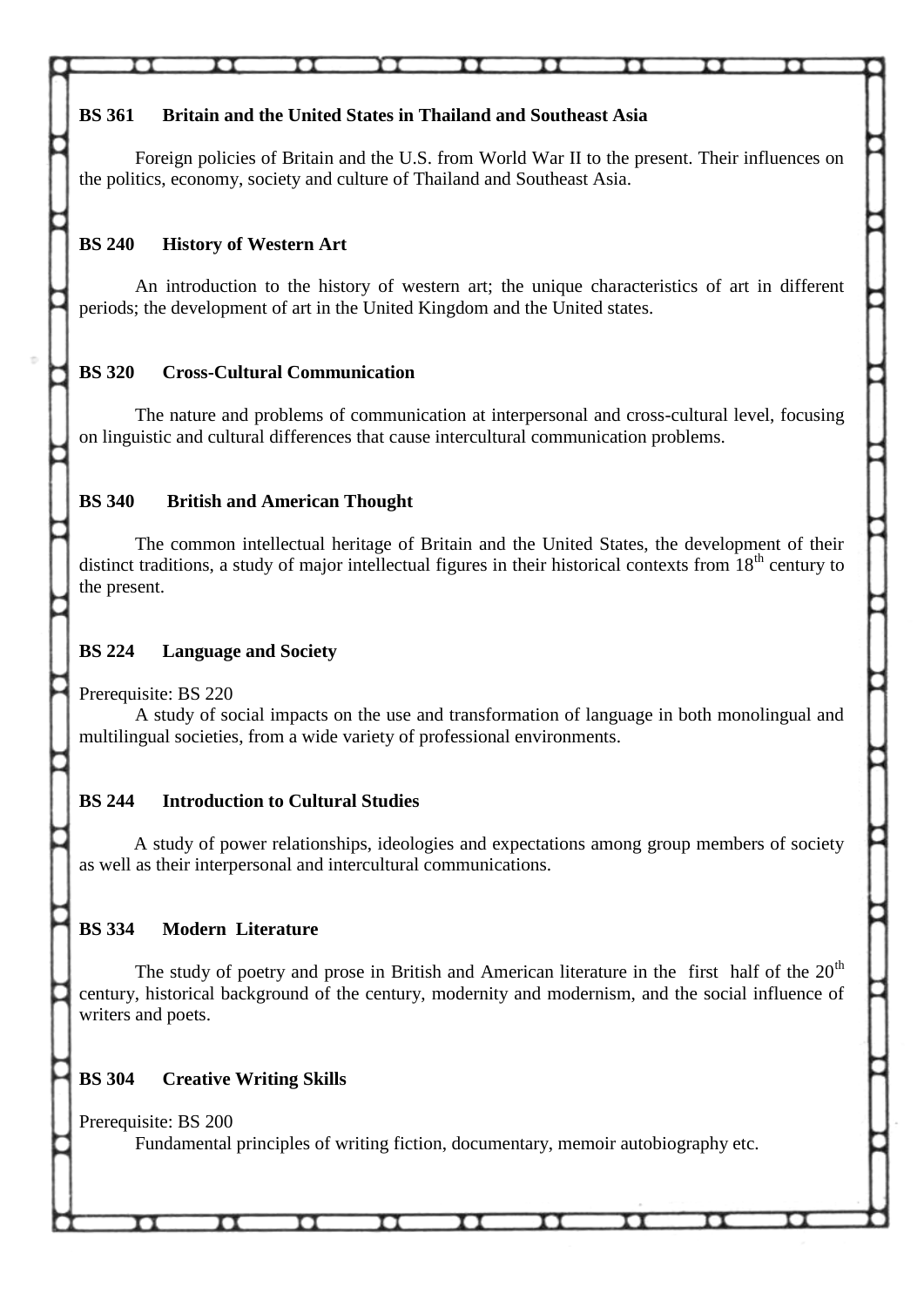| <b>BS</b> 344<br><b>Contemporary Media and Culture in Britain and America</b><br>Prerequisite: BS 244<br>Digital media in British and American culture and related theories; the influence of<br>contemporary British and American media and culture on other cultures. |  |
|-------------------------------------------------------------------------------------------------------------------------------------------------------------------------------------------------------------------------------------------------------------------------|--|
| <b>BS</b> 345<br><b>American Film and Society</b><br>Concepts, culture and ideologies in relation to American film and society.                                                                                                                                         |  |
| <b>BS</b> 434<br><b>Ethnicity and Identity in British and American Literature</b><br>Race and identity in the multi-cultural contexts in British and American Literature.                                                                                               |  |
| <b>BS 435</b><br><b>Gender in British and American Literature</b>                                                                                                                                                                                                       |  |
| Social and cultural positions and representations of women and men in British and American<br>literature.                                                                                                                                                               |  |
| <b>BS 436</b><br><b>Post-Colonialism in Literature</b>                                                                                                                                                                                                                  |  |

The legacy of post-colonialism in literary works; race, cultural identity, authority and resistance and the role of women.

# **BS 444 Theatre in Britain**

The development and form of British theatre and its influence on British culture.

# **BS 445 Images of Asia in Western Media**

Socio-cultural, political and economic representations of Asia in western media; the influence of media on westerners. Perception of Asia and Asian people.

# **BS 494 Selected Topics in Cultural Studies**

Prerequisite: with permission from instructor An in-depth study of key issues in cultural studies.

rі

11

# **BS 374 American Foreign Policy**

American foreign policy since World War II. The working process of foreign policy at high levels; the evolution of US foreign policy from the Cold War to the present, problems, challenges and threats facing the US in the  $21<sup>st</sup>$  century.

11.

TТ

ŦТ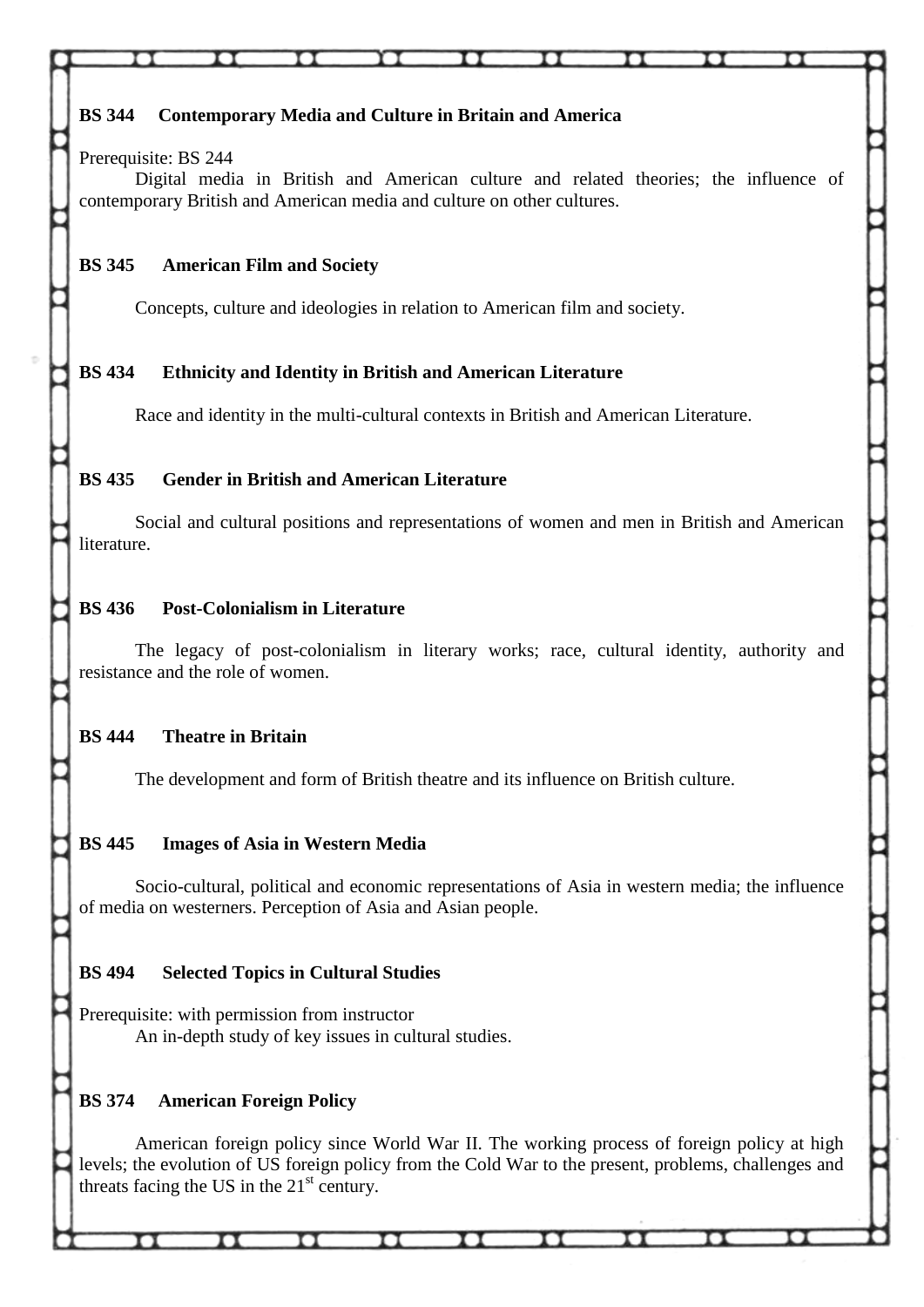**BS 375 British Foreign Policy**

British foreign policy from 1895 to 1997; Britain's role in international affairs in the 21<sup>st</sup> century.

## **BS 376 World Politics**

The evolution of world politics, important international interactions since the Treaty of Westphalia [1648] to the present. The Napoleonic War, the two World Wars, the Cold War, ethnic wars and the Gulf Wars.

## **BS 274 Introduction to International Relations**

The fundamental concepts and theories of international relations. Political, economic and social interactions among major powers. The law and international organizations, economic relations, diplomacy and foreign policy.

# **BS 354 Immigration in the United States**

The interaction between dominant American culture and incoming immigrant cultures, the way of living in American society, and the dynamism and changes in American social and political institutions.

# **BS 355 History and Culture of the American South**

The development of the unique culture of the southern regions of the United States. The legends and myths of the Olds South, the plantation system, southern womanhood, slavery and free communities in the antebellum period, the legacy of the Civil War, reconstruction, social and economic changes.

# **BS 356 Social and Labour History of the United States**

 $\mathbf{u}$ 

The influence of American social concepts on the changes and development in American society. The political conflicts, economic development and the roles of gender, woman and laborers.

# **BS 474 The United States and the Asia-Pacific**

 $\mathbf{H}$ 

US involvement in the Asia-Pacific from the period after World War II until the present; US-China relations, US-Japan relations, Asia-Pacific economic cooperation [APEC], free trade agreements [FTAs]; relations between the US and other powers and their effects on the Asia-Pacific.

 $\mathbf{H}$ 

 $\mathbf{u}$ 

 $\pi$ 

 $\mathbf{H}$ 

π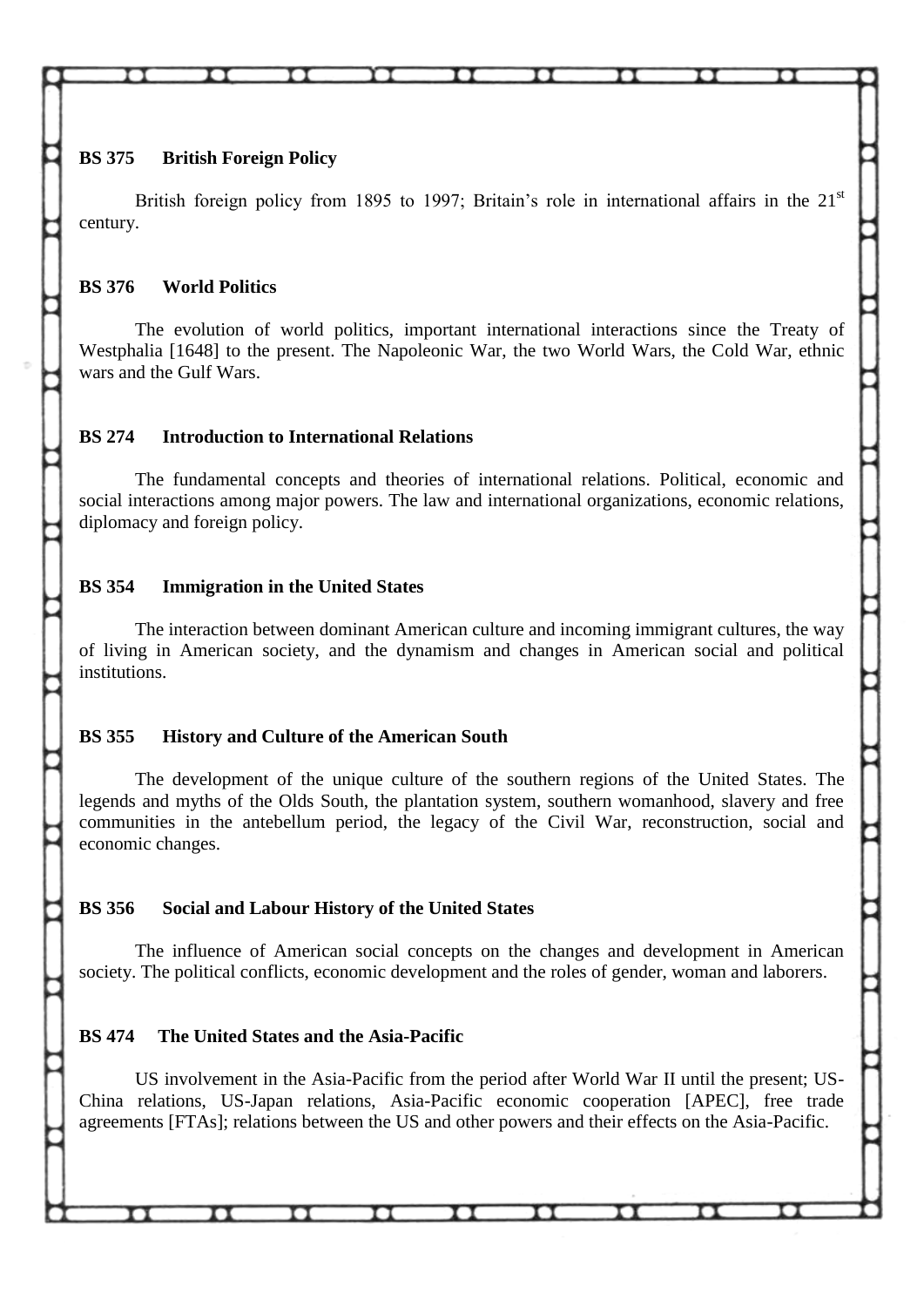## **BS 475 Britain and the European Union**

Britain's stance, role and reluctance regarding the process of European integration; contemporary problems and prospects of closer ties between Britain and European Union and related bodies.

## **BS 476 International Political Economy**

Theories in international political economy [IPE], regional integration, financial and trade policies, the role of institutions, multi-international cooperations [MNCs] and non-government organizations [NGO].

## **BS 477 Contemporary Issues in International Affairs**

Current issues significant to international affairs.

## **BS 495 Selected Topics in Social Studies**

Prerequisite: with permission from instructor An in-depth study of key issues in social studies.

# **BS 208 Business Communication**

A study of effective business communication skills, ranging from negotiation strategies to interactions across cultures.

# **BS 324 Fundamentals of English Language Teaching**

Prerequisite: BS 220

The application of linguistics to teaching English as a second and foreign language. The development of English language teaching.

# **BS 349 Modern and Contemporary British and American Art**

Prerequisite: BS 240

The political, social and cultural framework of the visual arts in Britain and the U.S. from 1950 to the present. The relationship between fine art and architecture.

# **BS 358 Popular Culture in Britain and America**

Prerequisite: BS 244

Forms and functions of popular culture in Britain and The U.S. as a reflection of social and economic conditions and the shaping of cultural perceptions and social values.

π

тт